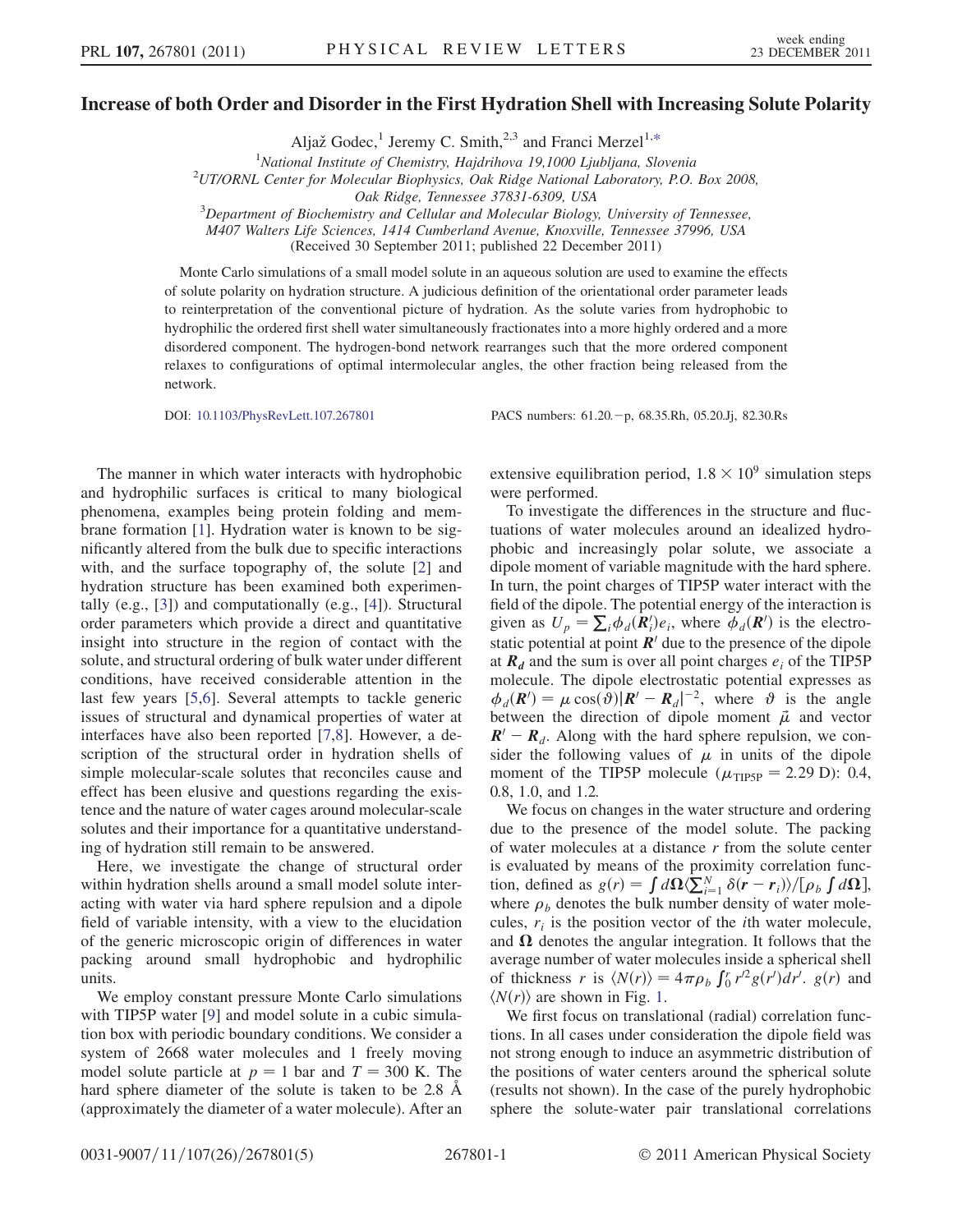<span id="page-1-0"></span>

FIG. 1 (color). Proximity correlation function (upper panel) and the average number of neighbors (lower panel). Black dashed lines denote results for the hard sphere solute, pink lines correspond to a polar solute with  $\mu = 0.4 \mu_{\text{TIPSP}}$ , green lines to  $\mu = 0.8 \mu_{\text{TIPSP}}$ , red lines to  $\mu = 1.0 \mu_{\text{TIPSP}}$ , and blue lines to  $\mu = 1.2 \mu_{\text{TIP5P}}.$ 

persist to about  $6 \text{ Å}$  away from the solute, and form two separate hydration shells. The thickness of the first hydration shell, determined from the minimum separating the peaks, is  $\sim$  2 Å which means that the water oxygens within this shell are rather delocalized. The number of neighbors in the first hydration shell,  $\langle N(r) \rangle$ , is approximately 10. A dipole moment of magnitude equal to 40% of the TIP5P water dipole moment has only a minor effect on the radial function (Fig. [1\)](#page-1-0), enhancing slightly the correlations in direct contact while leaving  $\langle N(r) \rangle$  almost unaffected, also with no effect on the molecules in the second shell.

A further increase in polarity causes a narrowing of the width of the first hydration shell and a significant increase of the correlations in direct contact, but the total number of water molecules in the first shell remains largely unperturbed (see Fig. [1\)](#page-1-0). This indicates a pronounced reordering in the first shell and suggests the formation of an apparent multiphase first shell structure. In the contact layer, comprising  $\sim$ 4 molecules, water molecules are radially more structured. However, the molecules in the second shell still remain unaffected. Further increasing the dipole moment to the value of TIP5P causes profound restructuring in both hydration shells (Fig. [1\)](#page-1-0). The molecules in the first shell become even more localized and the second shell shifts towards the first one, such that the position of the second peak corresponds to the position of the first minimum of the case of the ideally hydrophobic solute. In the first shell  $\sim$  4.5 molecules are radially more structured and this effect is even more pronounced in the case of further increased polarity, while the second peak remains unaffected. The cumulative number of molecules in both shells of the most polar solute is approximately equal to the number of molecules in the first shell around the ideally hydrophobic solute ( $N \sim 15$ ), suggesting that the restructuring on polarization occurs as a separation of the first shell into two.

The dipole increases the solute-water translational correlations with respect to the hard sphere solute. Since increased translational correlations imply a lowering of the translational entropy, it is instructive to also examine the density fluctuations as a function of distance from the solute center, shown in Fig. [1](#page-1-0) of the Supplemental Material [\[10\]](#page-4-4). For  $\mu < \mu_{\text{TIP5P}}$  the difference in density fluctuations with respect to the hard sphere is modest. For larger values of  $\mu$  ( $\mu = 1.0 \mu_{\text{TIPSP}}$ , 1.2 $\mu_{\text{TIPSP}}$ ) the density fluctuations are reduced with respect to the hard sphere solute. Both the  $g(r)$  peaking and the reduced density fluctuations imply that the solute-water translational correlations are increased and correspondingly the translational entropy is expected to decrease in the presence of the dipole field. Obviously, the favorable energetic contribution and the (possibly) favorable contribution of the orientational entropy to hydration prevail over the unfavorable translational entropy.

As the extent of the perturbation due to the presence of the model solute is limited to the first two hydration shells, we focus, from here on, on the ordering inside these shells. Both changes in the molecular packing as well as changes in the density fluctuations are expected to be accompanied by changes in orientational ordering. The standard order parameter describing orientational correlations in water, the tetrahedrality [[5](#page-3-5)], cannot be used here in its usual form, because in the region of largest perturbation (i.e., in the vicinity of the solute), water molecules do not have four nearest neighbors. Rather, in order to capture a variable number of nearest neighbors, the tetrahedrality must be generalized. Naturally, the lowest number of neighbors allowing a physically meaningful evaluation of the degree of local tetrahedral order is 2. Thus, we can define the conditional tetrahedrality (the tetrahedrality providing the tagged water molecule has between 2 and 4 neighbors) as

$$
q_i = 1 - \frac{1}{N(N-1)} \left(\frac{9}{8}\right) \sum_{j=1}^{N-1} \sum_{k=j+1}^{N} \left(\cos\psi_{jik} + \frac{1}{3}\right)^2, \quad (1)
$$

with  $2 \le N \le 4$ . The normalization constant was chosen to assure  $q_i = 0$  in the extreme nontetrahedral arrangement in which all "bonds" are superimposed ( $\psi_{ijk} = 0$ ). The resulting probability densities of  $q_i$  in the first hydration shells are shown in Fig. ([2](#page-2-0)). Increasing the value of  $\mu$ results in a higher probability of finding configurations with a very high degree of tetrahedral order  $(\sim 1)$  in the first shell [Fig. [2\(a\)](#page-2-1)]. At the same time the probability of finding configurations with extremely low tetrahedral order  $(< 0.89$ ) also increases. This can be seen nicely from the cumulative probability density shown in the inset of Fig. [2\(a\).](#page-2-1) In the second shell the tetrahedral ordering is not affected much by the dipole moment of the solute [Fig. 2(c)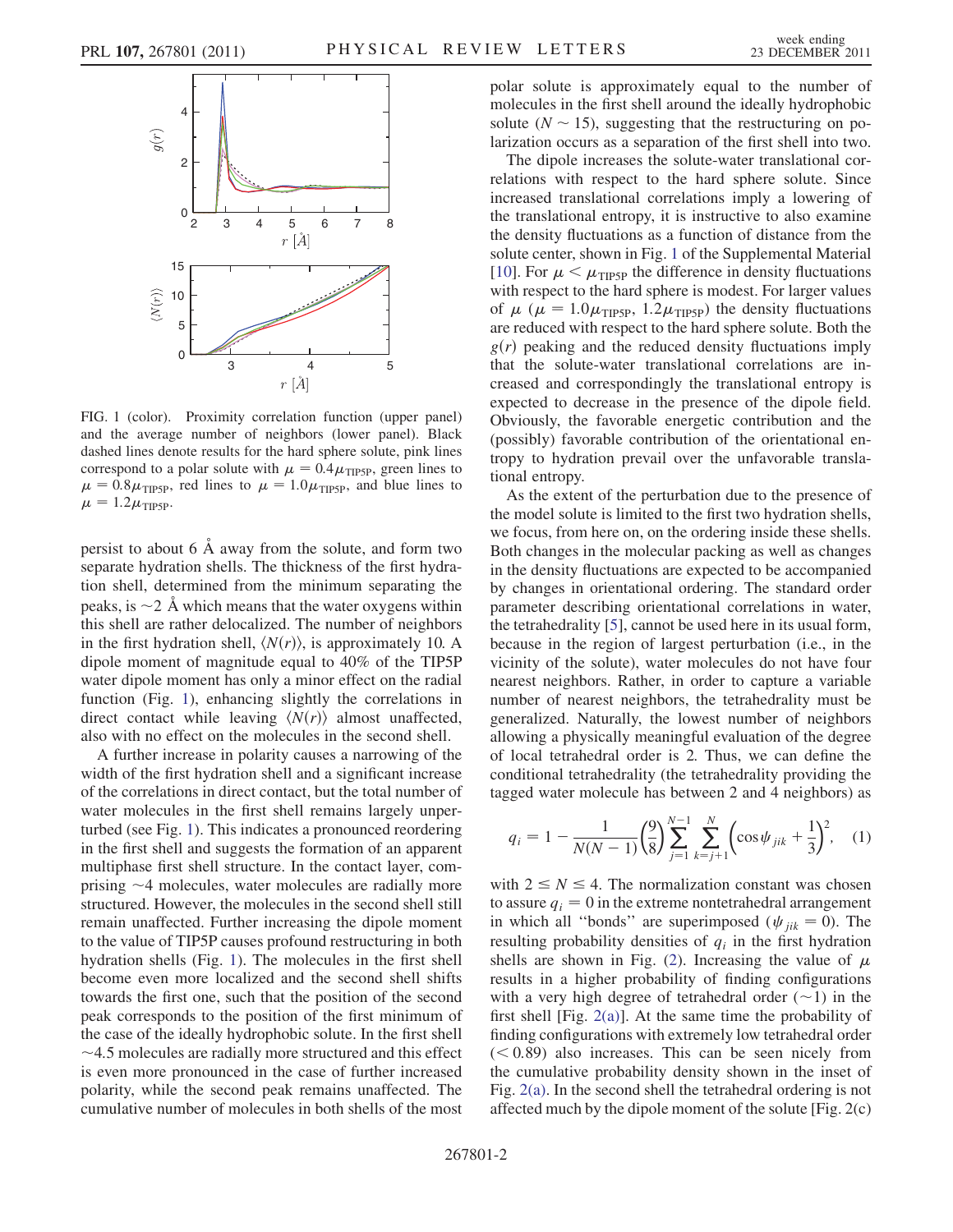<span id="page-2-0"></span>

<span id="page-2-1"></span>FIG. 2 (color). Probability densities of  $q_i$  and  $D_i$  in the first hydration shell. The red dashed lines correspond to bulk water, black lines represent results for the hard sphere solute, the blue dashed lines correspond to  $\mu = 0.4 \mu_{TIP5P}$ , and the full blue lines  $\mu = 1.2 \mu_{\text{TIPSP}}$ . Inset in (a): Cumulative probability of  $q_i$  being less than 0.8. Inset in (b):  $\langle \tilde{D} \rangle = \langle D \rangle / \langle D \rangle_{bw}$ ,  $\tilde{\sigma} = \sigma / \sigma_{bw}$ , and  $\tilde{\kappa} \equiv \kappa / \kappa_{bw}$  of  $p(D)$ ; red bars correspond to the hard sphere solute, green to  $\mu = 0.4 \mu_{\text{TIPSP}}$ , and blue to  $\mu = 1.2 \mu_{\text{TIPSP}}$ . The vertical dashed line depicts the D value of the optimal TIP5P water dimer geometry.

of the Supplemental Material [\[10\]](#page-4-4) ], although the probability of highly ordered configurations is somewhat lower.

If hydrogen bonding is the primary (leading-order) interaction in bulk water and is reduced at higher local densities, one might expect that the leading-order interaction at higher densities would be dipole-dipole interactions. Furthermore, at very high densities (i.e., approaching close packing) one can speculate that the interactions will be dominated by van der Waals forces. Therefore, it is highly desirable to have an order parameter which is able to capture simultaneously different interacting regimes. One way to obtain this is to start from the dipole-dipole interaction energy written in the form  $U_{d_i d_j} = -\alpha_{ij} |\mathbf{p}_i||\mathbf{p}_j|/r_{ij}^3$ , with  $\alpha_{ij} =$  $3(n_{ij} \cdot \pi_i)(n_{ij} \cdot \pi_j) - \pi_i \cdot \pi_j$ , where we have defined the intermolecular unit vector  $n_{ij} = r_{ij}/|r_{ij}|$  and  $\pi_{ij} =$  $p_{ii}/|p_{ii}|$ .  $\alpha_{ii}$  reflects the relative dipolar ordering and varies between  $-2$  and 2, in the case of extremely repulsive or extremely attractive dipole-dipole orientations, respectively. To examine the mutual ordering in a cluster of nearest water molecules it is useful to define an order parameter  $D_i$  by

$$
D_i = \frac{1}{N} \sum_{j=1}^{N} \left( \frac{\alpha_{ij} - \alpha_{ij}^{\min}}{\alpha_{ij}^{\max} - \alpha_{ij}^{\min}} \right),
$$
 (2)

where  $i \neq j$  and the sum is taken over the N neighbors in the first coordination shell of the ith water molecule and  $\alpha_{ij}^{\max} = \sqrt{1 + 3(n_{ij} \cdot \pi_i)^2}$  and  $\alpha_{ij}^{\min} = -\alpha_{ij}^{\max}$  correspond to maximal and minimal dipole-dipole attractions given fixed  $n_{ij}$  and  $\pi_{ij}$ . In this way,  $D_i$  takes values between 0 (maximal repulsion) and 1 (maximal attraction). The optimal geometry of TIP5P water dimer, given by the flap angle  $\tau = 51^{\circ}$  [\[9](#page-4-3)] corresponds to  $D_i = 0.975$ . The probability densities of  $D_i$  in the first hydration shell are shown in Fig. [2\(b\).](#page-2-1)

The probability densities  $p(D)$  are much smoother and well behaved than  $p(q)$ , while also conveniently representing the changes of the probability of finding highly tetrahedral configurations. Furthermore,  $p(D)$  is not influenced by the probability of a tagged molecule having between 2 and 4 nearest neighbors. Thus, it is clear, especially if considering the large dispersion of  $q$ , that the order parameter D is very well suited for the description of the orientational ordering of water molecules (or any anisotropic molecules for that matter). Moreover, due to the large dispersion, the average tetrahedrality does in fact not have a well-defined physical meaning.

Since the distributions  $p(D)$  resemble, in essence, a Gaussian, it is instructive to compute the average,  $\langle D \rangle$ , standard deviation,  $\sigma = \sqrt{\langle D^2 \rangle - \langle D \rangle^2}$  and skewness,  $\kappa = \langle E \rangle$  $(\langle D^3 \rangle - 3\langle D \rangle \sigma^2 + 2\langle D \rangle^3)/\sigma^3$  of  $p(D)$ . In particular,  $\sigma$ can be used to quantify the orientational fluctuations while  $\kappa$  is a measure of the asymmetry of the distribution, and more specifically of the deviations from the mean in both directions.  $\kappa = 0$  for a symmetric distribution,  $\kappa < 0$  for a left-skewed distribution and  $\kappa > 0$  for a right-skewed distribution. The parameters are expressed as relative values with respect to their values in bulk water, which is denoted by the subscript bw. Inspection of these parameters reveals clearly that large solute dipoles increase orientational fluctuations in the first hydration shell while having a negligible effect on the mean orientational ordering [see inset of Fig. [2\(b\)](#page-2-1)]. In all cases  $p(D)$  is left skewed. In agreement with the tetrahedrality values we also find an increased fraction of highly ordered configurations with respect to the hard sphere case. At the same time there is also an increase of the relative fraction of orientationally disordered configurations (having  $D$  around 0.5) with respect to highly ordered ones. In the second shell the increasing polarity apparently affects only the skewness, which decreases upon increasing  $\mu$  (see Fig. [2](#page-2-0) of the Supplemental Material [\[10\]](#page-4-4)).

In Fig. [3](#page-3-6) distributions of the average number of close contacts and hydrogen bonds (HBs) formed by individual water molecules in the first shell are shown. Two molecules are assumed to be in close contact if their oxygen atoms are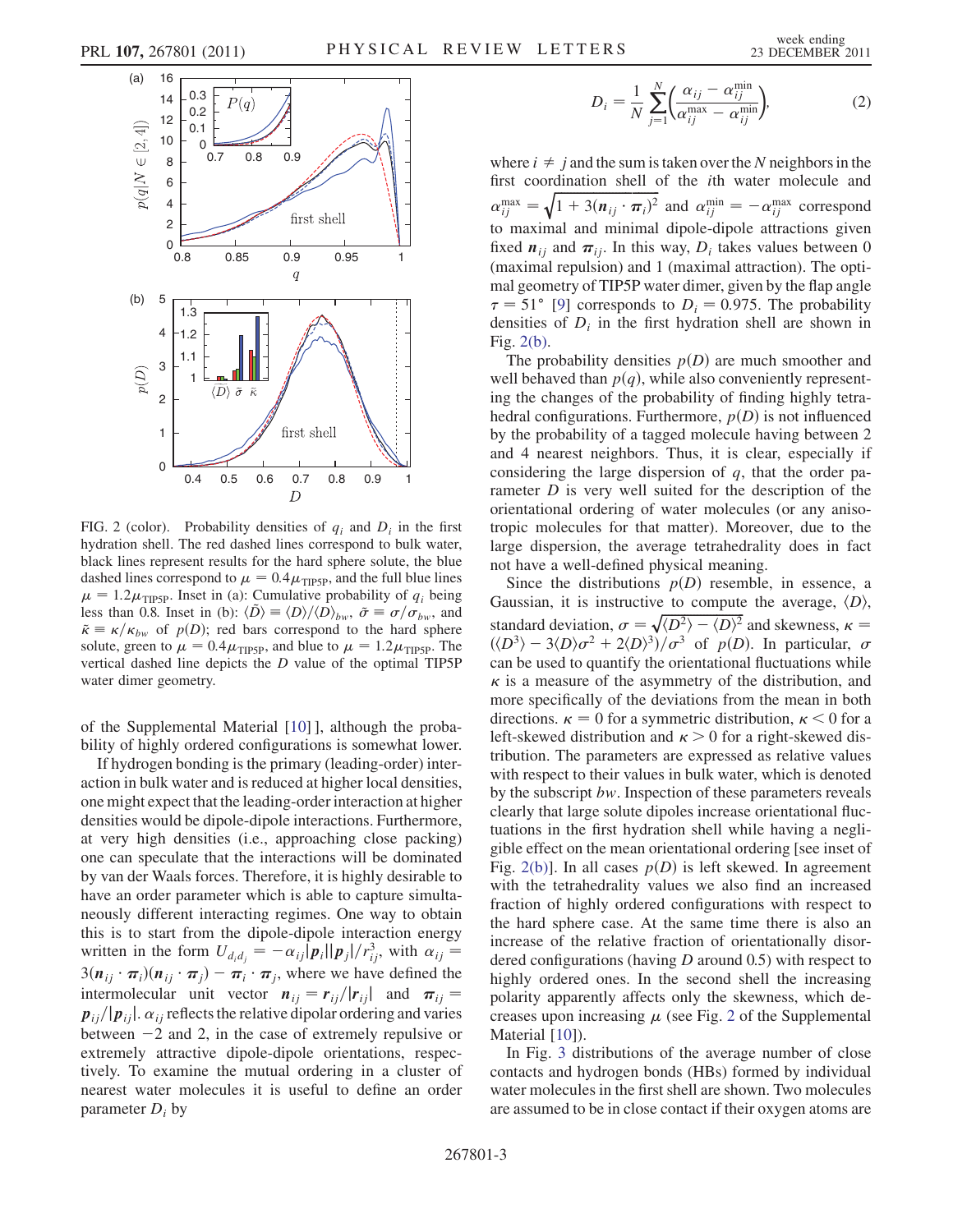<span id="page-3-6"></span>

FIG. 3 (color). Distributions of the number of contacts at cutoff radius 3 Å per water molecule in the first hydration shell (thick curves) and of the hydrogen bonds (thin curves).

less than 3 A apart and are said to form a hydrogen bond if furthermore the angle O-H $\cdots$ O is larger than 150° [\[11\]](#page-4-5). A clear tendency of water to organize so as to form fewer contacts and HBs when solvating a strong hydrophilic solute relative to the hydrophobic solute is revealed.

The above results lead to the following scenario for hydration changes accompanying the transition from hydrophobic to hydrophilic solvation. In the case of an ideal hydrophobic solute the hydrogen-bond network is apparently enhanced relative to the bulk but without achieving the optimal packing, which follows from the fact that highly ordered (tetrahedral) configurations are present but do not dominate. Also, a slight increase of solute polarity leads to more efficient water-water hydrogen bonding in the first shell as revealed by the right shift of the HB distribution in Fig. [3.](#page-3-6) The first shell is thus subjected to high density fluctuations (Fig. 1 in the Supplemental Material [[10](#page-4-4)]). The fraction of orientationally disordered configurations (low values of  $q$  and  $D$ ) is small and very similar to that of the bulk water. These observations can be explained in terms of the tendency of water molecules to compensate for the lack of favorable interactions with the solute.

Upon increasing solute polarity both the fractions of highly ordered and highly disordered configurations increase. This suggests that the hydrogen-bond network rearranges such that one part of the network relaxes to configurations of optimal intermolecular angles, and hence optimized energy, while the other part is released from the network. The formation of the two types of texture around strong polar solute, orientationally ordered and disordered, suggests a symmetry breaking of the tetrahedral liquid in the first hydration shell. However, the existence of such a bimodal state of water does not persist and propagates into the second shell, remaining localized in the first hydration shell. In contrast, in the case of solvated ions water beyond the first hydration shell has been reported to be affected [\[12\]](#page-4-6) due most likely to stronger electric fields. We have shown that the weaker perturbations generated by the dipole field, although strong enough to break the symmetry of hydrogen bonding in the first hydration shell, are not sufficient to enable the propagation of structural heterogeneity on nm length scales, such as those postulated for pure water in Ref. [\[13\]](#page-4-7). Our findings are, however, in accord with the view of classifying hydration water at ambient conditions as a tetrahedral liquid [\[14\]](#page-4-8) perturbed by the solute.

From the structural rearrangement of the hydration layer and from the increased variations  $\sigma$  of the order parameter D [inset of Fig.  $2(b)$ ], one expects increased rotational instability of water around hydrophilic relative to the hydrophobic solute. Indeed, it has been found experimentally by Halle and co-workers, [\[15](#page-4-9)], as well as in simulations [\[8,](#page-4-2)[16\]](#page-4-10), that rotational water dynamics is faster in a more polar relative to a nonpolar environment.

The present results suggest that the picture of water being more tetrahedrally ordered around hydrophobic than around hydrophilic solutes [\[17\]](#page-4-11) is not correct. Rather, the hydrogen-bond network around an ideally hydrophobic solute is less orientationally flexible, and on average involves a significantly larger fraction of water molecules in the first hydration shell, relative to a hydrophilic solute. The hydrogen-bond network around an increasingly polar solute becomes more fragile such that it more rapidly breaks and rebuilds, leading on average to the portions of either significantly more tetrahedrally ordered or less ordered waters introducing rotational instability of water around the solute. The relaxation of structural frustrations in the hydrogen-bond network when passing from the hydrophobic to the hydrophilic regime appears to be a many body effect which simultaneously includes both intra- and intercluster molecular reorganization and cannot be explained by melting of microscopic ''icebergs.''

F. M. acknowledges financial support through Grant No. J1-4134 of the Slovenian Research Agency.

<span id="page-3-0"></span>[\\*f](#page-0-0)ranci.merzel@ki.si

- <span id="page-3-1"></span>[1] B.J. Berne, J.D. Weeks, and R. Zhou, [Annu. Rev. Phys.](http://dx.doi.org/10.1146/annurev.physchem.58.032806.104445) Chem. 60[, 85 \(2009\)](http://dx.doi.org/10.1146/annurev.physchem.58.032806.104445); J. C. Rasaiah, S. Garde, and G. Hummer, [Annu. Rev. Phys. Chem.](http://dx.doi.org/10.1146/annurev.physchem.59.032607.093815) 59, 713 [\(2008\)](http://dx.doi.org/10.1146/annurev.physchem.59.032607.093815).
- <span id="page-3-2"></span>[2] Y.K. Cheng and P.J. Rossky, [Nature \(London\)](http://dx.doi.org/10.1038/33653) 392, 696 [\(1998\)](http://dx.doi.org/10.1038/33653); M. Tarek and D. J. Tobias, [Biophys. J.](http://dx.doi.org/10.1016/S0006-3495(00)76557-X) 79, 3244 [\(2000\)](http://dx.doi.org/10.1016/S0006-3495(00)76557-X).
- <span id="page-3-3"></span>[3] D. I. Svergun et al., [Proc. Natl. Acad. Sci. U.S.A.](http://dx.doi.org/10.1073/pnas.95.5.2267) 95, 2267 [\(1998\)](http://dx.doi.org/10.1073/pnas.95.5.2267); A. K. Soper, [Physica \(Amsterdam\)](http://dx.doi.org/10.1016/S0921-4526(99)01471-4) 276B–278B, [12 \(2000\);](http://dx.doi.org/10.1016/S0921-4526(99)01471-4) S. K. Pal, J. Peon, and A. H. Zewail, [Proc. Natl.](http://dx.doi.org/10.1073/pnas.042697899) [Acad. Sci. U.S.A.](http://dx.doi.org/10.1073/pnas.042697899) 99, 1763 (2002); A. Paciaroni et al., Phys. Rev. Lett. 101[, 148104 \(2008\).](http://dx.doi.org/10.1103/PhysRevLett.101.148104)
- <span id="page-3-4"></span>[4] G. Hummer et al., [J. Phys. Chem. B](http://dx.doi.org/10.1021/jp982873%2B) 102, 10 469 (1998); F. Merzel and J. C. Smith, [Proc. Natl. Acad. Sci. U.S.A.](http://dx.doi.org/10.1073/pnas.082335099) 99, [5378 \(2002\);](http://dx.doi.org/10.1073/pnas.082335099) A. R. Bizzarri and S. Cannistario, [J. Phys.](http://dx.doi.org/10.1021/jp020100m) Chem. B 106[, 6617 \(2002\);](http://dx.doi.org/10.1021/jp020100m) B. Hribar et al., [J. Am. Chem.](http://dx.doi.org/10.1021/ja026014h) Soc. 124[, 12 302 \(2002\).](http://dx.doi.org/10.1021/ja026014h)
- <span id="page-3-5"></span>[5] J. R. Errington and P. G. Debenedetti, [Nature \(London\)](http://dx.doi.org/10.1038/35053024) 409[, 318 \(2001\);](http://dx.doi.org/10.1038/35053024)